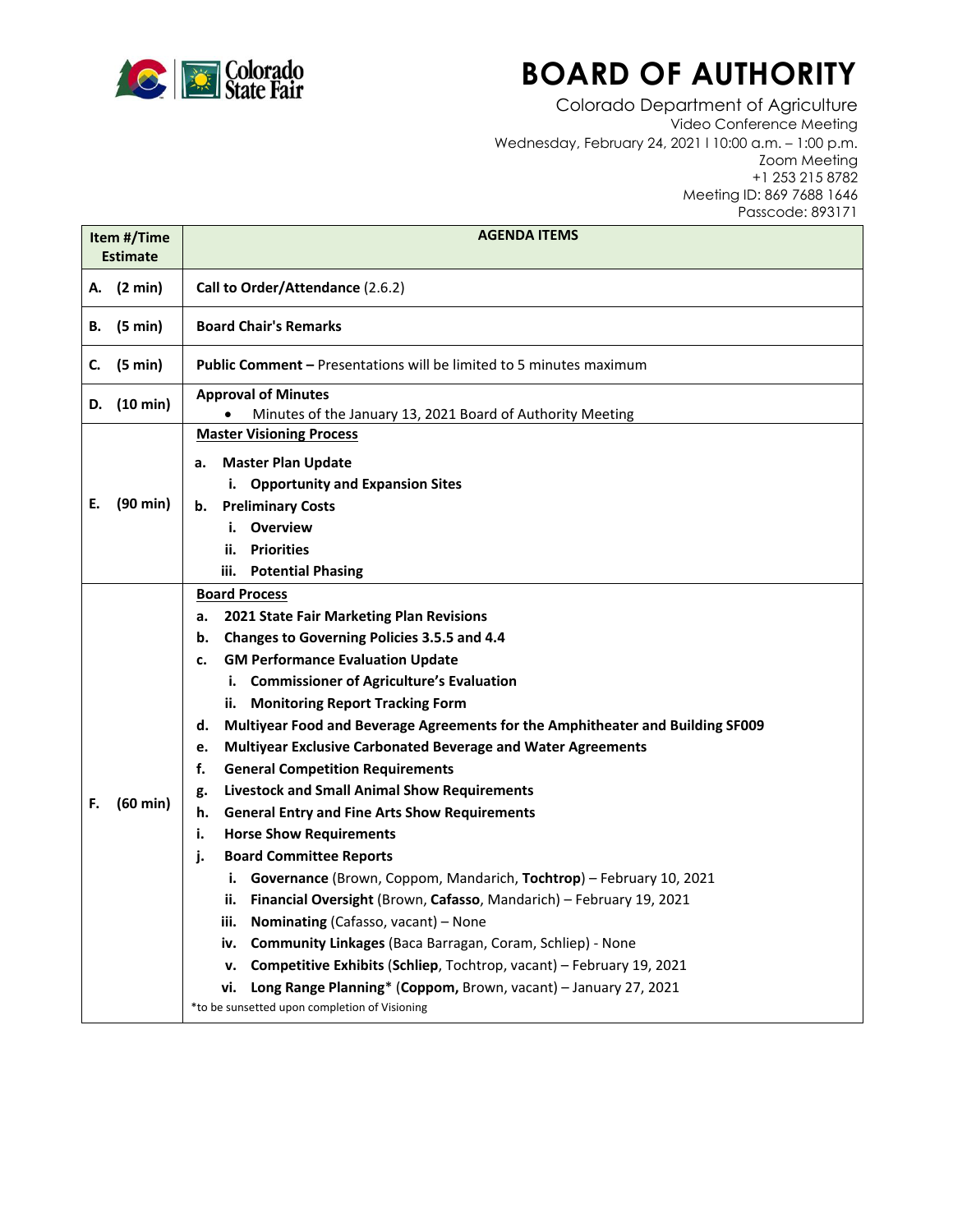

## **BOARD OF AUTHORITY**

Colorado Department of Agriculture Video Conference Meeting Wednesday, February 24, 2021 l 10:00 a.m. – 1:00 p.m. Zoom Meeting +1 253 215 8782 Meeting ID: 869 7688 1646 Passcode: 893171

|    |            | <b>MONITORING CEO PERFORMANCE (Policy 4.4)</b>                                                                                                                                                                                                                                                                                                                                                                                                                                                        |
|----|------------|-------------------------------------------------------------------------------------------------------------------------------------------------------------------------------------------------------------------------------------------------------------------------------------------------------------------------------------------------------------------------------------------------------------------------------------------------------------------------------------------------------|
|    |            | Board acts to accept/reject the following monitoring reports due/submitted since last meeting                                                                                                                                                                                                                                                                                                                                                                                                         |
|    |            | <b>INSTRUCTIONS FOR THESE AGENDA ITEMS:</b> It is important that the Board be sure its members are<br>carrying out their out-of-meeting duty to read the GM's reports. If Board members have specific<br>questions they would like answered, rather than put the GM on the spot in a meeting, they should<br>afford the courtesy of letting the GM know any concerns/questions they would have that might preclude<br>them from concurring that the report demonstrates consistency with the policy.) |
|    |            | <b>Ends Monitoring</b><br>а.                                                                                                                                                                                                                                                                                                                                                                                                                                                                          |
|    |            | <b>POLICY#</b><br><b>TITLE</b>                                                                                                                                                                                                                                                                                                                                                                                                                                                                        |
| G. | (15 min)   | N/A<br>1.0                                                                                                                                                                                                                                                                                                                                                                                                                                                                                            |
|    |            | <b>Management Parameters Monitoring</b><br>b.                                                                                                                                                                                                                                                                                                                                                                                                                                                         |
|    |            | <b>POLICY#</b><br><b>TITLE</b>                                                                                                                                                                                                                                                                                                                                                                                                                                                                        |
|    |            | <b>Financial Condition and Activities</b><br>3.3                                                                                                                                                                                                                                                                                                                                                                                                                                                      |
|    |            | <b>Suggested Motion:</b>                                                                                                                                                                                                                                                                                                                                                                                                                                                                              |
|    |            | "MOTION: that the Board approve that the GM's monitoring report on Management Parameters Policy                                                                                                                                                                                                                                                                                                                                                                                                       |
|    |            | #3.3 (Financial Condition and Activities) "conveys (a) interpretations of the policy provisions that are<br>reasonable, and (b) that the report reasonably substantiates compliance with the policy provisions,                                                                                                                                                                                                                                                                                       |
|    |            | consistent with the GM's interpretations."                                                                                                                                                                                                                                                                                                                                                                                                                                                            |
|    |            | <b>GM/Staff Updates</b>                                                                                                                                                                                                                                                                                                                                                                                                                                                                               |
|    |            | <b>History Colorado Property</b><br>a.                                                                                                                                                                                                                                                                                                                                                                                                                                                                |
| Н. | (10 min)   | <b>Pueblo County Streetscaping Project</b><br>b.                                                                                                                                                                                                                                                                                                                                                                                                                                                      |
|    |            | Director of Agriculture and Competitive Exhibits position<br>c.                                                                                                                                                                                                                                                                                                                                                                                                                                       |
|    |            | d.<br><b>Legislative Audit Committee Hearing</b>                                                                                                                                                                                                                                                                                                                                                                                                                                                      |
|    |            | <b>Other</b><br>e.                                                                                                                                                                                                                                                                                                                                                                                                                                                                                    |
| Ι. | (10 min)   | <b>Board Schedule:</b>                                                                                                                                                                                                                                                                                                                                                                                                                                                                                |
|    |            | <b>Upcoming Board Meetings:</b><br>а.<br>i. Board meeting, March 31, 2021 -10:00 a.m.                                                                                                                                                                                                                                                                                                                                                                                                                 |
|    |            | ii. Board meeting, April 28, 2021 -10:00 a.m.                                                                                                                                                                                                                                                                                                                                                                                                                                                         |
|    |            | Other meetings/events to be on Board members' calendars:<br>b.                                                                                                                                                                                                                                                                                                                                                                                                                                        |
|    |            |                                                                                                                                                                                                                                                                                                                                                                                                                                                                                                       |
|    |            | <b>Summary of Follow-Up Items:</b><br>c.                                                                                                                                                                                                                                                                                                                                                                                                                                                              |
|    |            | i. At the January meeting members sign annual Commitment Letter and Conflict of Interest<br>Disclosure (2.6.1).                                                                                                                                                                                                                                                                                                                                                                                       |
|    |            | ii. At the May meeting a New Annual Planning Cycle begins - Chair proposes Work Plan (2.3.2)<br>1. Work Plan Questionnaire                                                                                                                                                                                                                                                                                                                                                                            |
|    |            | At the May meeting, the Board shall act on the Nominating Committee's nominations for<br>iii.                                                                                                                                                                                                                                                                                                                                                                                                         |
|    |            | officers as a single slate. Should the slate not be approved as presented, nominations for                                                                                                                                                                                                                                                                                                                                                                                                            |
|    |            | the respective positions will be opened to the floor of that Board meeting. (2.9.3).                                                                                                                                                                                                                                                                                                                                                                                                                  |
| J. | (5 min)    | <b>Board Meeting Evaluation</b><br>Brief discussion of:                                                                                                                                                                                                                                                                                                                                                                                                                                               |
|    |            | What worked really well at this meeting?                                                                                                                                                                                                                                                                                                                                                                                                                                                              |
|    |            | What we could have done to make it more productive?                                                                                                                                                                                                                                                                                                                                                                                                                                                   |
|    | K. (5 min) | Adjourn                                                                                                                                                                                                                                                                                                                                                                                                                                                                                               |